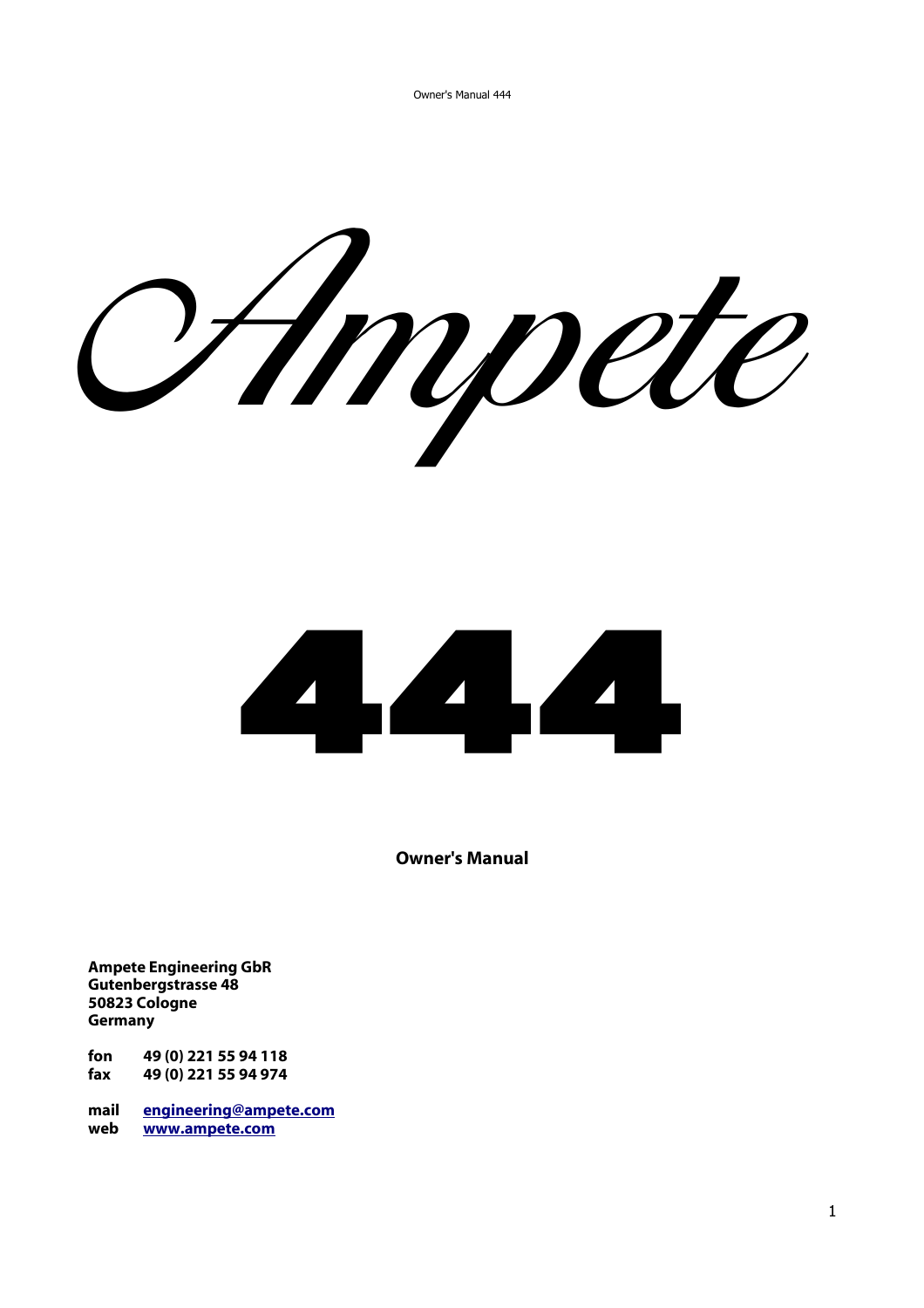Owner's Manual 444

<u>Ampete</u> ENGINEERING

**\_\_\_\_\_\_\_\_\_\_\_\_\_\_\_\_\_\_\_\_\_\_\_\_\_\_**

**Ampete Engineering GbR, 2014 Ampete is a registered trademark copyright 2014, all rights reserved**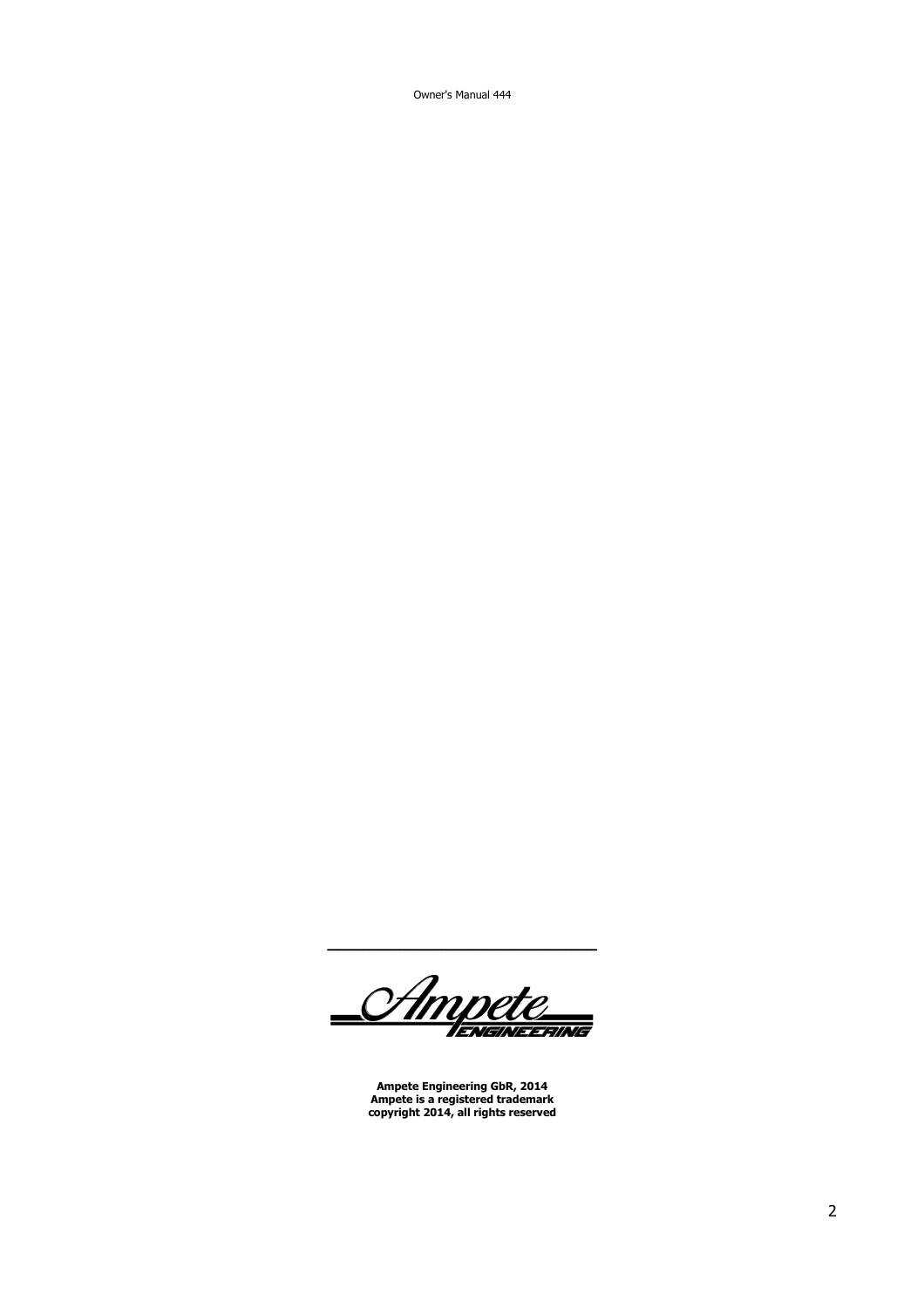# **We all...**

... produce electronic waste! It's just a question of time!

We here at Ampete Engineering are not only consumers, like you yourselves, but also engineers of electronic products that we want to place into a modern world. Here it looks at first glance that everything has been invented already. But demands are getting more refined and specific by the day and as in the economics, the sports- or even spiritual world, performance, utility and consistency depend on small changes and nuances in improvements. In other words we are supposed to get better every day. This is not a one way street, it's a huge responsibility in the other hands!

For us it means more than wanting a slice of the pie. It means to review every single product we design for its added values, to anticipate the circumstance you put it into in order to , simply' be able to maintain it everywhere it has been sold to.

Today our whole life is determined by electronics, at home, on the road, at work or vacation, in supermarkets, concert arenas or even in natural resorts.

Today in general electronics aren`t built any longer to last! They`re cheap.

For people from the 70ies like us it is a turning point. We grew up in a world where an electronic device is nothing short of a masterpiece. Today 90% of electronic applications are manufactured by using robots or exploitation in countries where `global players` celebrate the abolition of workers protection and minimum salaries. But it doesn't end there.

After an expected life cycle, more or less short, the cheap electronic waste is gonna be , disposed' of. Dispose might suggest that components like housing, metal and synthetics will be recycled to find their way back into a product. But of course often this is not how it is done!

If you ever heard of 'toxic city' (and I don't mean the fantastic album of a great band) you probably know what we speaking of.

It might surprise you to read this in a manual for an electronic device.

We want to make sure you understand that by purchasing an Ampete Engineering Product you will get a device in which we put all our passion, belief and knowledge and that you get a product in the tradition of many great people before us, for whom electronics were and still are wonderful masterpieces. But you also purchased a little piece of responsibility. Maintain your Ampete Engineering Product – we will be here to support you, we built this to survive… possibly even us.

In case you should be faced with any issue on any day at any place somewhere in the world, we are here as you would expect us to be.

This is not a promise, it is our view of life.

Thanks for letting us be a part in enabling your musical world.

Yours sincerely,

Ampete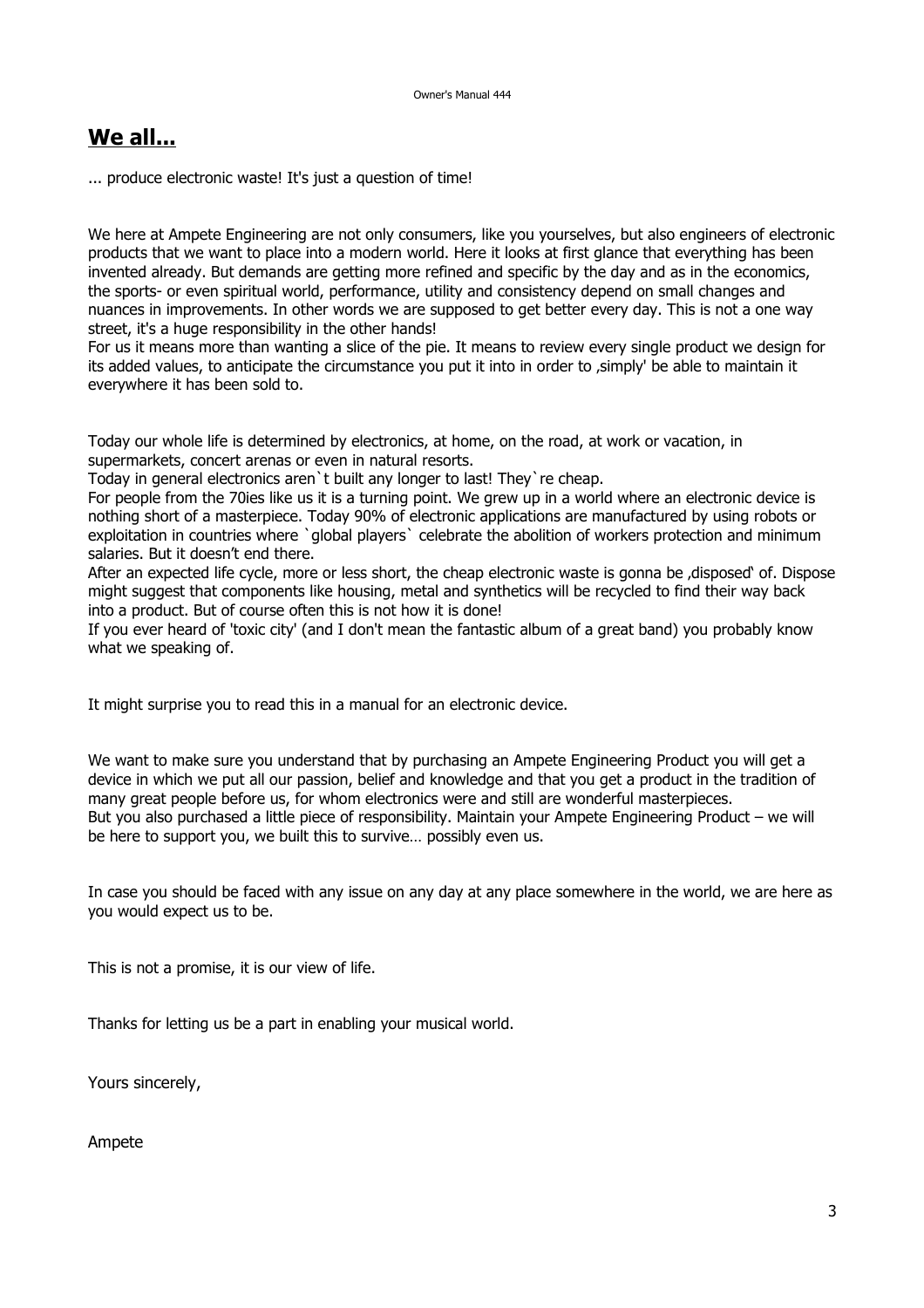# **Table of Contents**

| Selecting Amplifiers and Cabinets / Switching rules & protection 12 |  |
|---------------------------------------------------------------------|--|
| Controlling the 444 via MIDI                                        |  |
|                                                                     |  |
|                                                                     |  |
|                                                                     |  |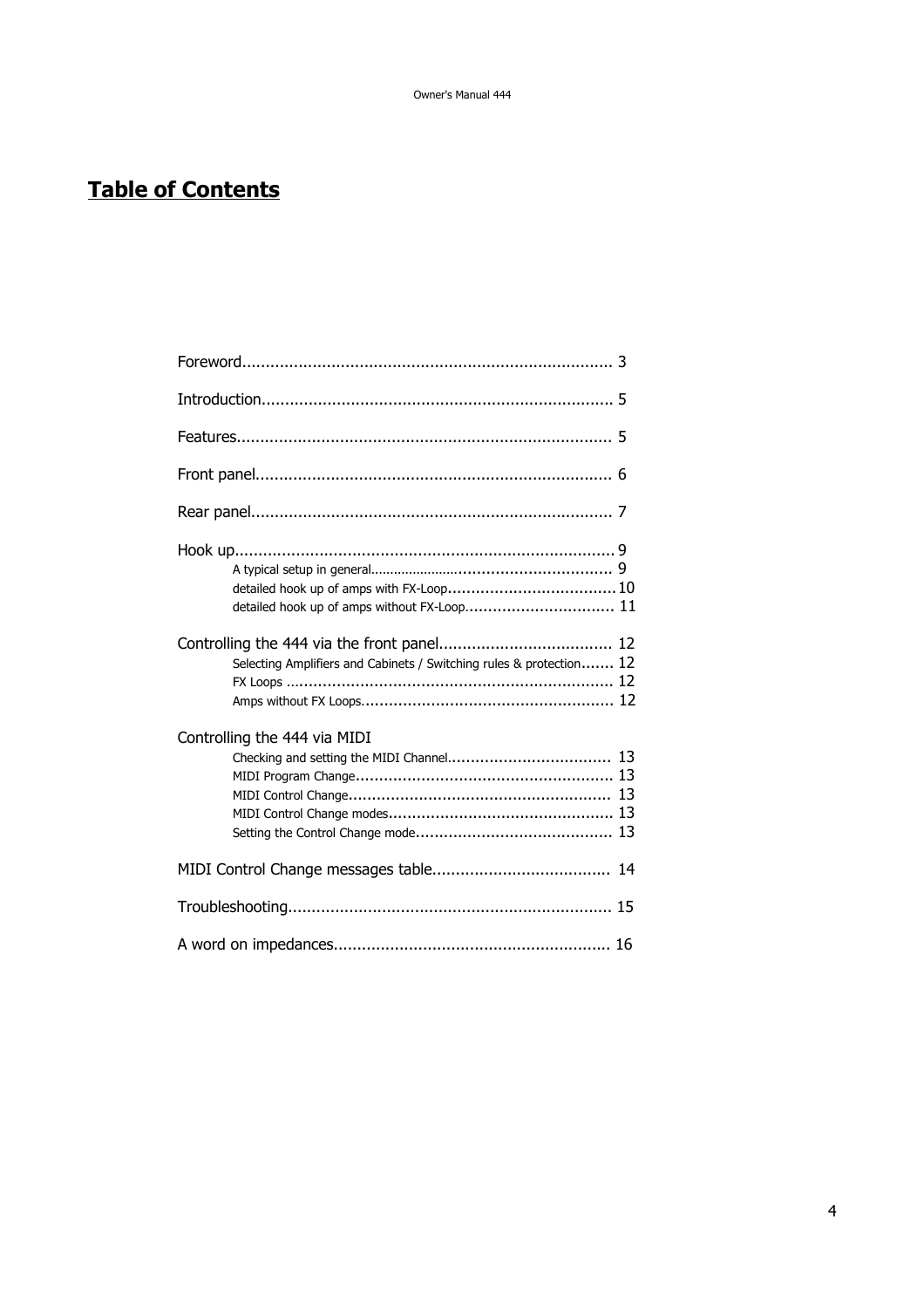## **Introduction**

The 444 is designed to combine guitar amplifiers, guitar cabinets and guitar effects!

There have been Audio Loopers before, but there hasn't been the possibility to route one out of four amplifiers into one or two out of four cabinets.

... one out of two, two out of... ??

… furthermore you are not any longer in need of several delay, reverb, modulation pedals or rack units, simply route every single FX loop of your amplifiers into one common FX loop for driving one common FX unit or one common FX rig.

… one common... ???

… nor there has been the option to run a wet/dry/wet system from one system of several guitar amplifiers without using line mixers and audio transformers and...

… transformers... ????

Don't get nervous, it sounds complicate, but indeed it's very simple and the 444 truly simplifies your guitar rig in a way it hasn't been possible before, simply by using our old and beloved midi pedal.

We will guide you through it in this manual.

## **Features**

- 4 amplifiers selectable
- 4 speaker cabs selectable, up to 2 at a time
- external FX units assignable to any of the 4 connected amplifiers
- FX-Loops from any of the connected amplifiers assignable to one common FX Loop
- Line out for driving external power amplifiers when running W/D/W systems
- buffered and unbuffered inputs
- feed thru jacks for easy wiring in the rack
- amplifier and cabinet selection without loss in sound, dynamics or noise
- no switching noises
- no switching latency
- protection circuits to prevent amplifiers from damage
- midi controllable via program change or control change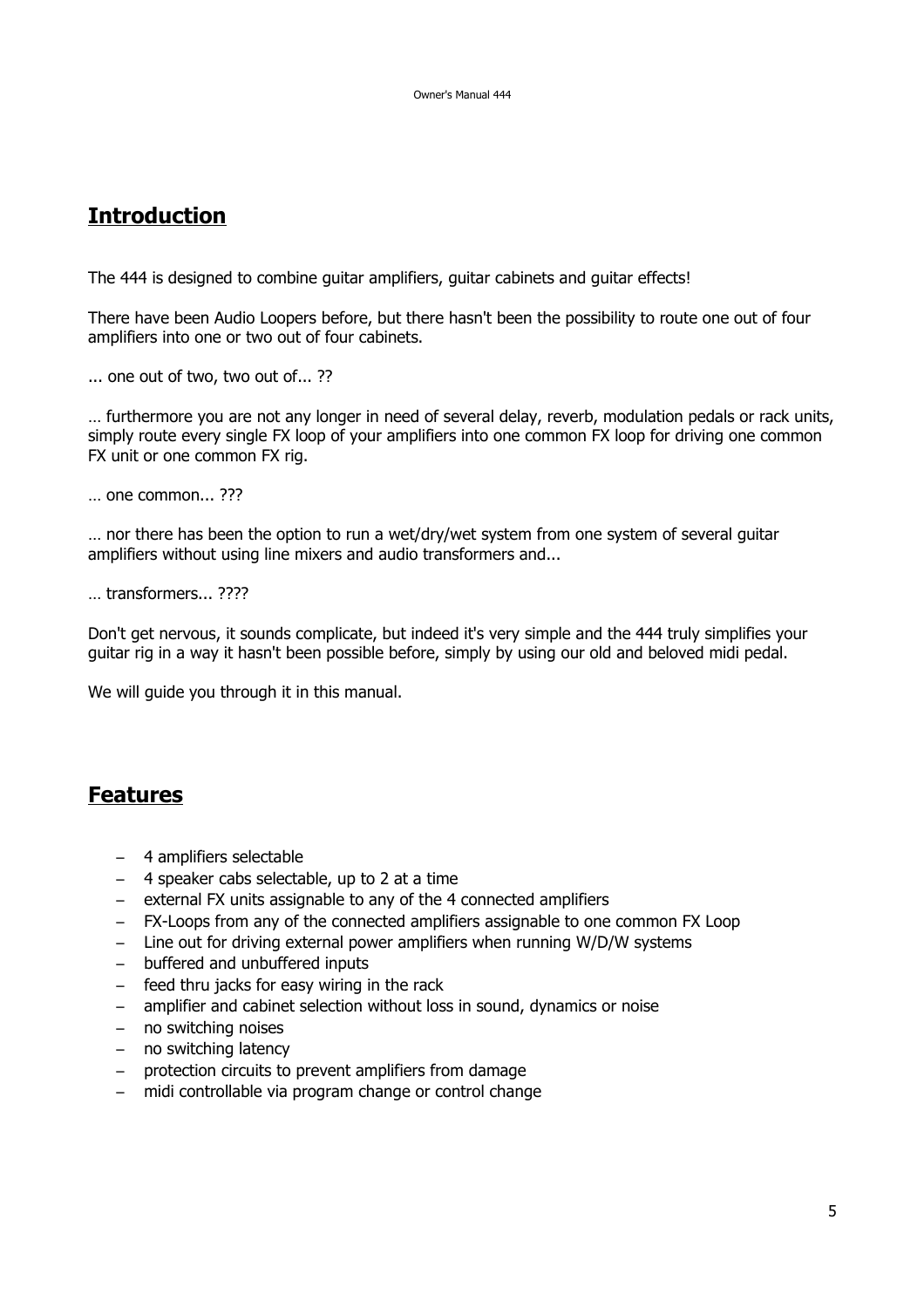

## **Front Panel**

- 1. **FEED THRU:** Jack for an ungrounded direct signal connection from/to the backpanel FEED THRU. Use it for connecting tuners, wireless systems or any connection you need from back to front without using long cable connections.
- 2. **BUFFER IN:** Front Panel instrument input, which routes the instrument signal to your connected amplifier inputs via a high to low impedance buffer, for keeping signal clean and noiseless without coloring it.
- 3. **AMPS 1-4:** Select one of four possible connected amplifiers by pushing the corresponding illuminated switch. The other 3 amplifiers are connected to an internal load to prevent them from any damage. Input signal is only routed to the selected amplifier.
- 4. **CABS 1-4:** Select up to two cabinets at the same time by pushing the corresponding illuminated switch.
- 5. **FX LOOP ON/OFF:** Switches the FX Loop Send/Return jacks of the currently chosen amplifier to the FX In and FX Out jacks to share one FX unit or FX rig with all of the 4 connected amplifiers. That way spillover effects from reverb or delay effects are possible between the different amplifiers. Please be aware to set the send and return levels of the connected amplifiers equally to avoid changes in volume.
- 6. **MIDI CHANNEL/CC MODE:** Displays and selects the Midi Channel when pressed short. Toggles the Control Change mode when pressed long. See ..Controlling via MIDI" for more informations about the MIDI Control Change Modes
- 7. **SAVE:** Saves the current state of the 444 to the previously selected Program Change preset.
- 8. **Display:** Gives informations about the selected Program Change preset, Midi Channel, or Control Change mode.
- 9. **Power On/Off:** I bet you know what this is for...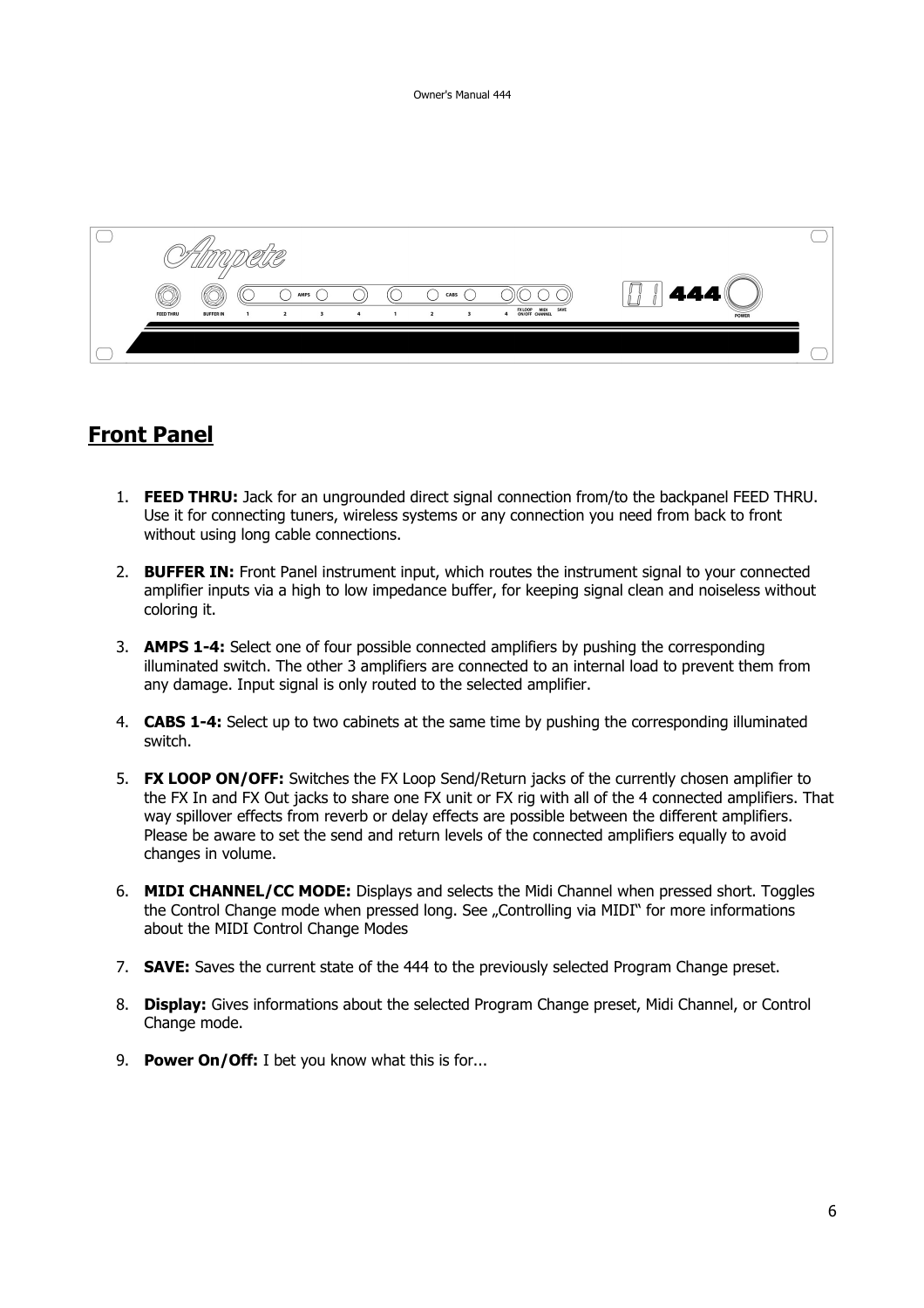

## **Rear Panel**

- 1. **PHANTOM POWER PEDAL Jack:** Connect a DC power supply to provide phantom power for your MIDI pedal. By default the DC jack is connected to pin 1 (center pole) and 3 of the 7-pin MIDI connector. It can can be internally modified to serve pin 6 and 7.
- 2. **AC JACK / AC VOLTAGE SELECTOR:** When changing AC voltage for using the 444 in a different country, make sure fuse values are correct.
- 3. **GROUND LIFT:** Controls whether the 444s audio ground is connected to earth conductor or not. The chassis is grounded when the switch is in the 'Out' position. We recommend this position when using the 444 as the input device for your guitar. In case you are using other audio loopers in front of the 444, you might notice hum noise, which is most often caused by ground loops between two devices. Switching the ground lift to the 'In' position will solve the issue ina lmost any case.
- 4. **MIDI THRU:** If you have several MIDI devices in your setup, connect the MIDI Thru with the MIDI In of the following device.
- 5. **MIDI IN:** Connect a MIDI pedal or any other MIDI device, to control the 444 via Program Change or Control Change messages. If your MIDI device can be powered via the MIDI cable, connect the correct DC power supply to the PHANTOM POWER PEDAL jack. Make sure supply voltage and pin assignment is correct.
- 6. **LINE OUT:** Outputs the SPEAKER Outs or FX LOOP Send signal of the currently selected amp at line level. It can be internally jumpered to be a speakers or an FX send line out. We recommend the speaker setting, which also is set by default. Note that when feeding the LINE OUT from the FX Send Bus, it's only active when the chosen amps FX loop is connected and activated!
- 7. **AMP1 SEND:** Connect the FX Loop Send/preamp out/line out of Amplifier 1 to the AMP 1 SEND jack of the 444. Please be aware that this is not an independent loop but the corresponding FX loop of the amplifier you drive with the AMP INPUT 1 and AMP OUTPUT 1 jacks of the 444!
- 8. **AMP1 RETURN:** Connect the FX Loop Return/power amp in/line in of Amplifier 1 to the AMP 1 RETURN of the 444. Like before mentioned, this is not an independent loop but the corresponding FX loop of the amplifier you drive with the AMP INPUT 1 and AMP OUTPUT 1 jacks of the 444!
- 9. **AMP2/3/4 SEND and AMP2/3/4 Return:** Proceed like described under point 7 and 8.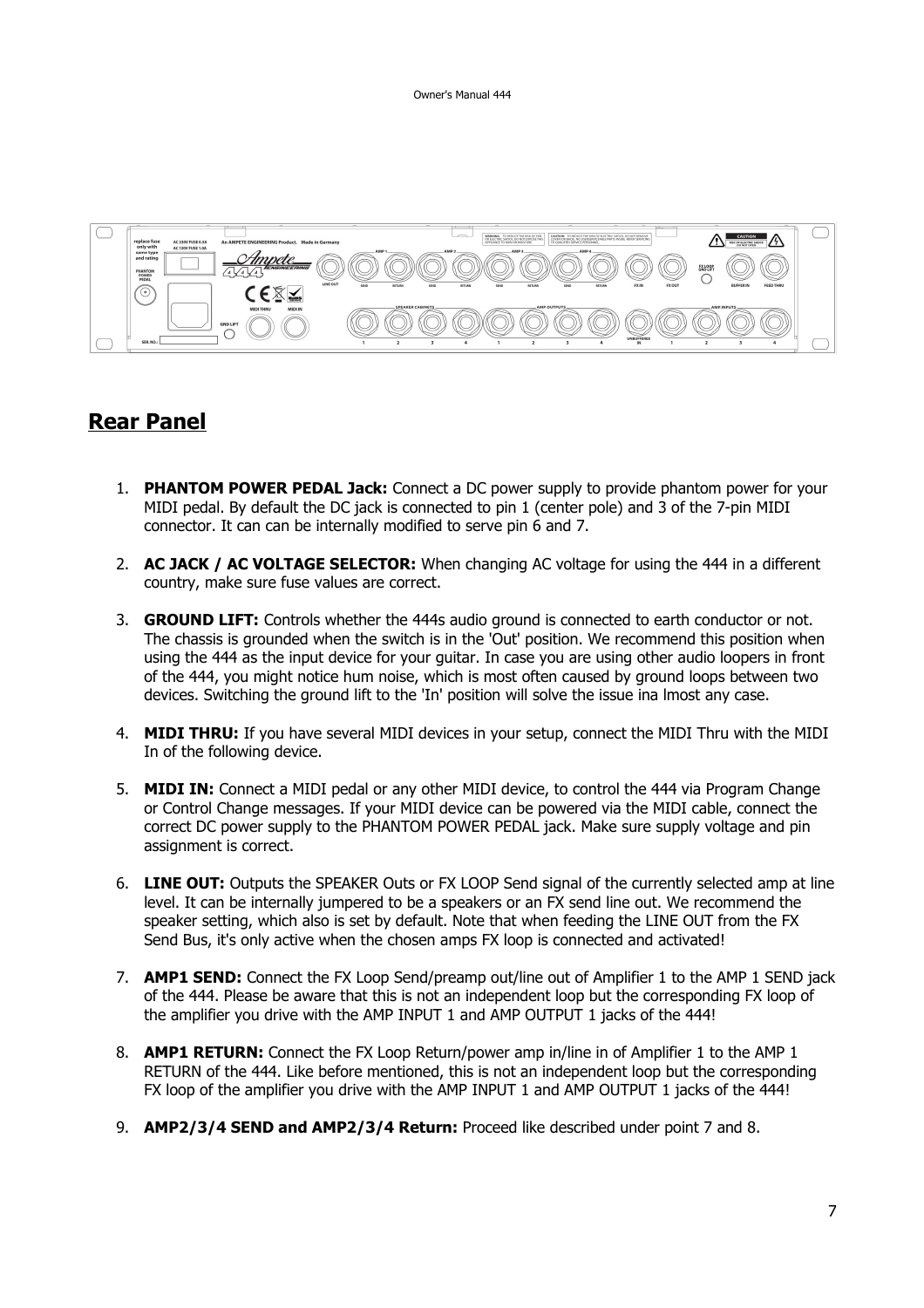

- 10. **FX IN:** Connect the FX IN jack of the 444 to the input of your effect, whether it is a single unit like a delay pedal, a chain of pedals or rack units or another audio looper. This is exactly like you would connect it to your amp's FX Loop Send. When switching between amps on the 444, it automatically switches your effects to the currently selected amp.
- 11. **FX OUT:** Connect the FX OUT jack of the 444 to the Output of your effect, whether it is a single unit like a delay pedal, a chain of pedals or rack units or another audio looper. This is exactly like you would connect it to your amp's FX Loop Return. When switching between amps on the 444, it automatically switches your effects to the currently selected amp.
- 12. **FX LOOP GND LIFT:** The FX LOOP GND LIFT lets you suppress possible pops when switching between 2 amps with using spillover effects like long delays or reverbs. This is most often caused by a static voltage growing to a non grounded electronic signal path or switching between from one audio ground to another. In almost any case that switch will solve the issue
- 13. **BUFFER IN:** BUFFER IN to drive the AMP INPUTS of the 444. Same as BUFFER IN at the front side, but disconnected when front panels BUFFER IN is in use.
- 14. **FEED THRU:** Direct ungrounded signal connection to the front panel FEED THRU jack only to simplify the rack wiring.
- 15. **SPEAKER CABINETS 1-4:** Connect your speaker cabinets here. No matter which cabinets you choose, from 1x12" to 4x12" with every impedance everything is possible, but consider not to exceed the power handling of the speaker cabinet to avoid any damage to the speakers and/or the amplifier. Use speaker cables only!
- 16. **AMP OUTPUTS 1:** Connect the loudspeaker/cabinet/amp output outputs of amplifier 1 here. This is **NOT** an independent output but it corresponds to the number of the AMP INPUT 1 and the AMP1 SEND and RETURN jacks of the 444. Use speaker cables only!
- 17. **UNBUFFERED IN:** Input between the BUFFER IN and AMP INPUTS. This input bypasses the buffer, when it's used, the BUFFER IN jacks are disconnected. We recommend this input when using preceded buffer units or preamps.
- 18. **AMP INPUTS 1-4:** Connect the instrument inputs of your amps here. This is the most sensitive connection setting up the 444, make sure to use high quality instrument cables.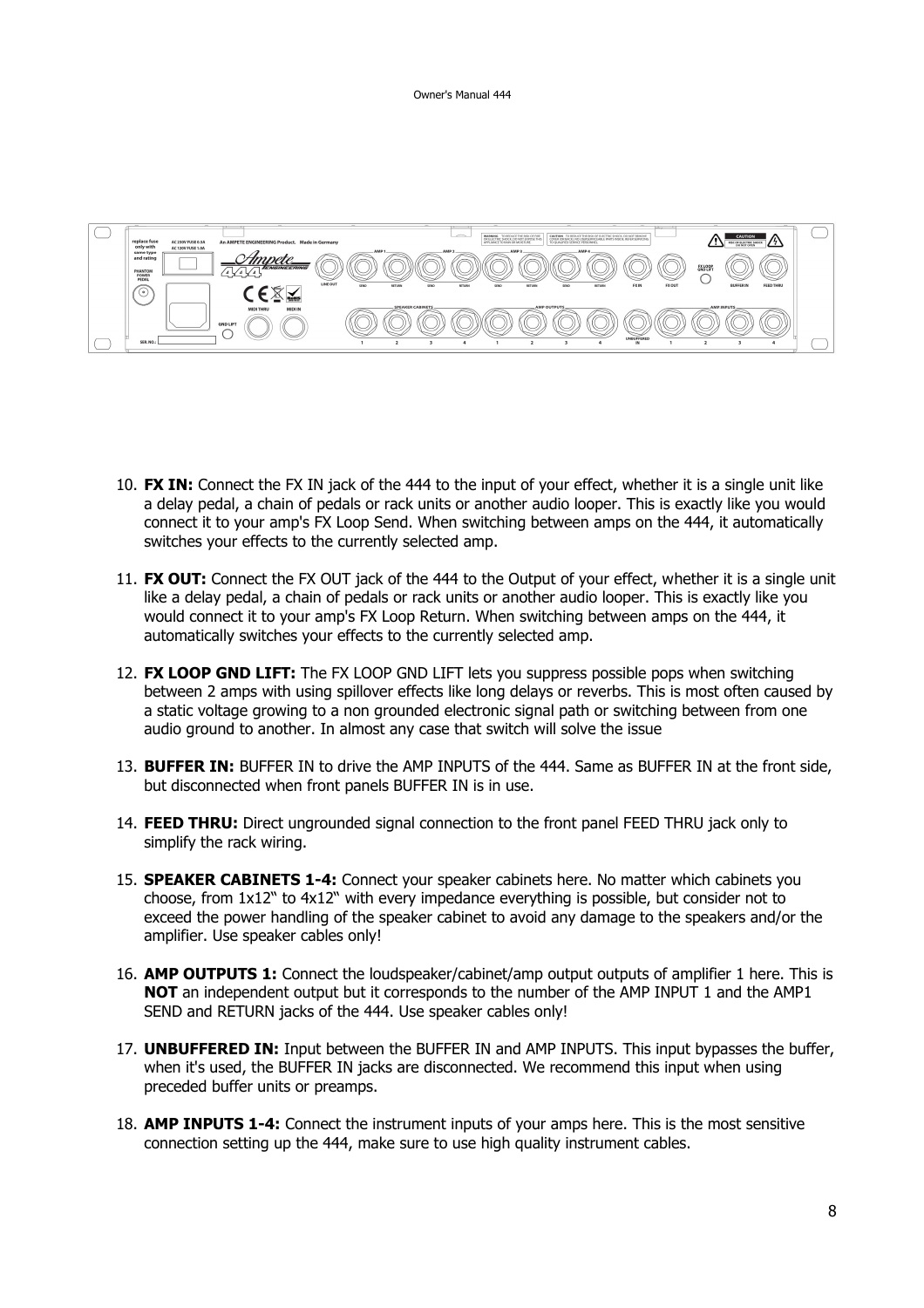### **A Typical Setup**

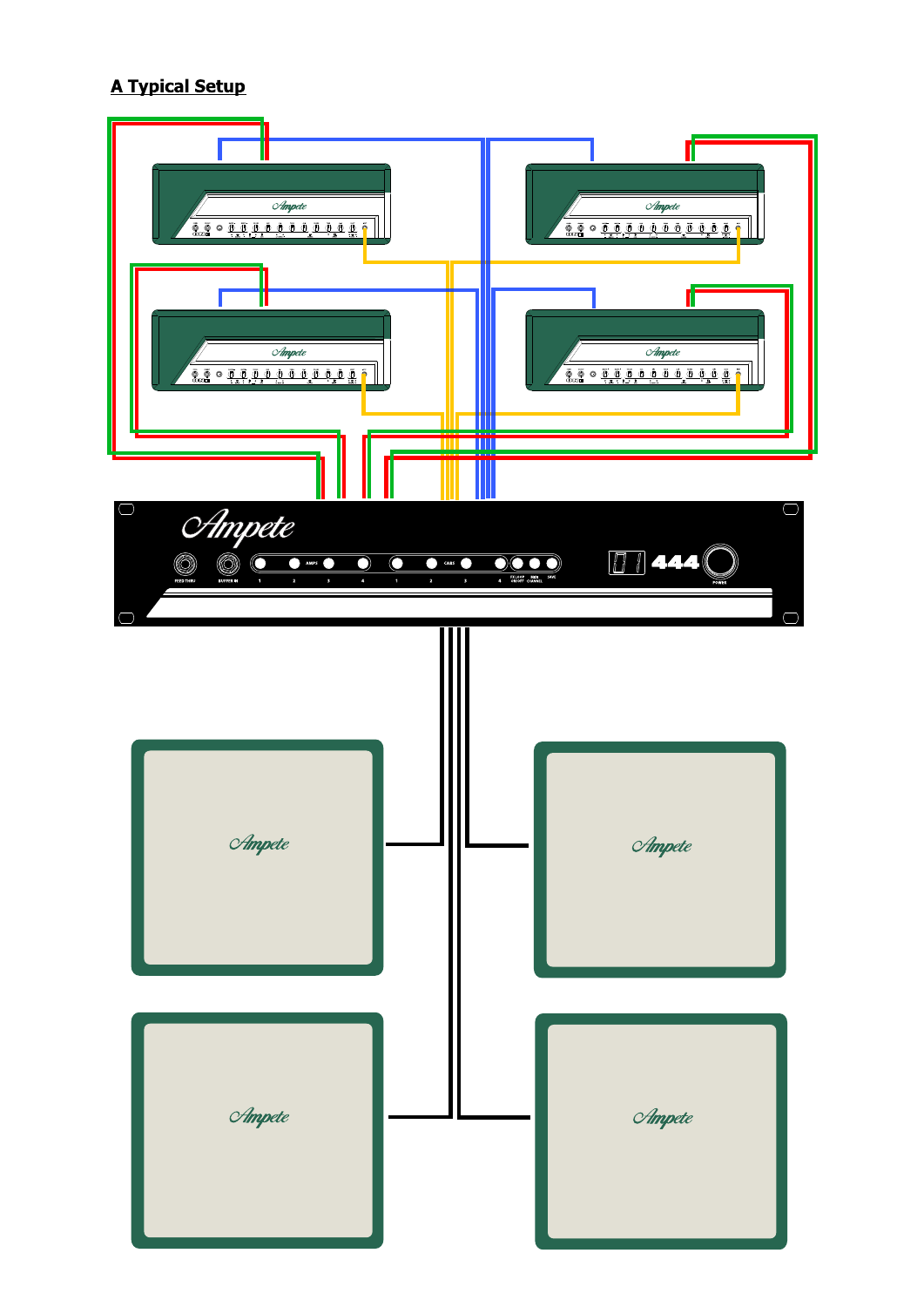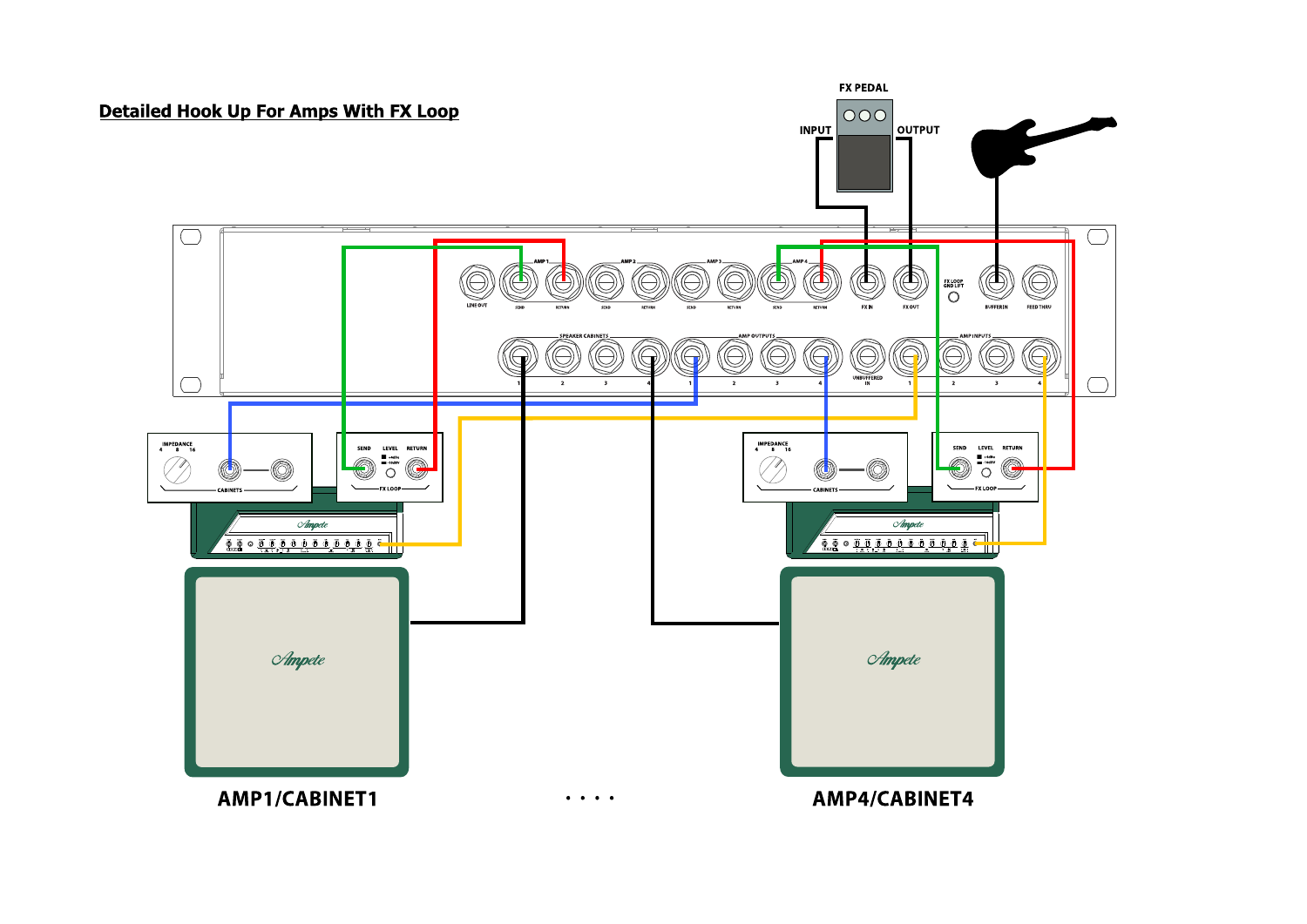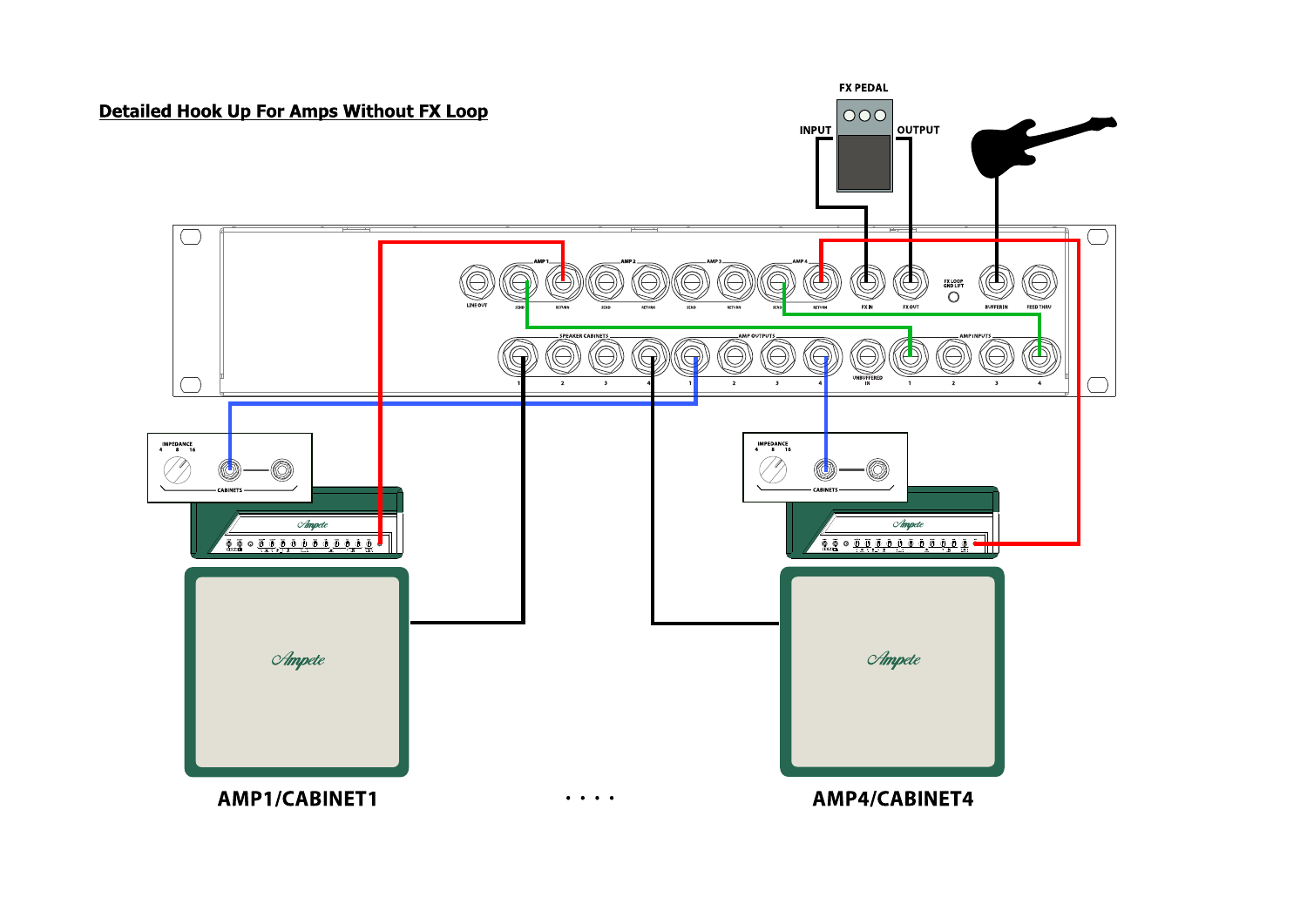# **Controlling the 444 via the front panel**

#### **Selecting Amplifiers and Cabinets / Switching rules & protection**

At this point you hooked up amplifiers and cabinets to the 444. Let's start switching!

You should establish a certain operating process when operating the 444. Either in the operating way via the front panel switches, when programming midi presets or using control changes, a cabinet has to be chosen first by pressing the corresponding front panel CABS switch (or the corresponding control change at the midi send device). It is **NOT** possible to select an AMP before.

And again, a CABS button can only be selected with a speaker cabinet hooked up to the corresponding SPEAKER CABINETS jack. Thereby the 444 not only controls if a plug is connected to the SPEAKER CABINETS jack, but also the attached load for its impedance. Hereby a low impedance is interpreted as a speaker cabinet, a high impedance could be a non connected cable, a defective speaker cable or even a speaker in form of a ruptured speaker coil etc. In that case the 444 would refuse the selection and state an n.c. in the display for 'no connection'. This way the 444 prevents your amplifier from damage because of running without a load. The display will state an error status (Er).

#### A short summary:

- Select CABS button first. Two cabinets can be selected. If two cabinets are selected, one of the chosen has to be switched off first, before the 444 lets you select another.
- Select AMPS button next. One amp at a time can be selected, which means by selecting another AMPS button the 444 disables the previously chosen amplifier.

#### **FX Loop**

The FX loop option of the 444 allows to assign one single effect unit or even a complex FX rig to any of the FX loops of your connected amplifiers. That way you are not in need of one effect unit for each amplifier. Connect your FX or separate looper unit to the FX IN / FX OUT. By pressing the FX LOOP ON/OFF button, the FX IN / FX OUT are assigned to the selected amplifiers FX loop. Be aware that it can not be activated without having a cabinet and an amplifier selected before. When engaged, the FX LOOP ON/OFF switch will light up to show its active status.

When switching between amplifiers, the 444 assigns the FX IN / FX OUT to the selected amp's FX Loop at the same time.

#### **Amps without FX loop**

There are many especially classis amps like Fender Brown-, Black-, Silverfaces, Vox ACs or Marshall Plexis, JMPs, JCM800s, but also many newer amps in the tradition of those not featuring any kind of insert between pre- and poweramp such as an FX loop.

The 444 gives you the option of sharing a single FX unit or a complex effect rig not only with any of your FX loop equipped amp, but also with those classic style amps not featuring an FX loop.

All you need to do is connect the AMP(1-4) SEND and RETURN in front of the amp!!!

This is simply done by patching a short cable from the AMP INPUTs (1-4) to the corresponding AMP(1- 4) SEND. Next connect the RETURN of that FX loop to the ampflifiers input.

Now you can assign the 444s FX loop (FX IN and FX OUT) both in front of your amp without FX loop or in between pre- and poweramp of your amp with FX loop.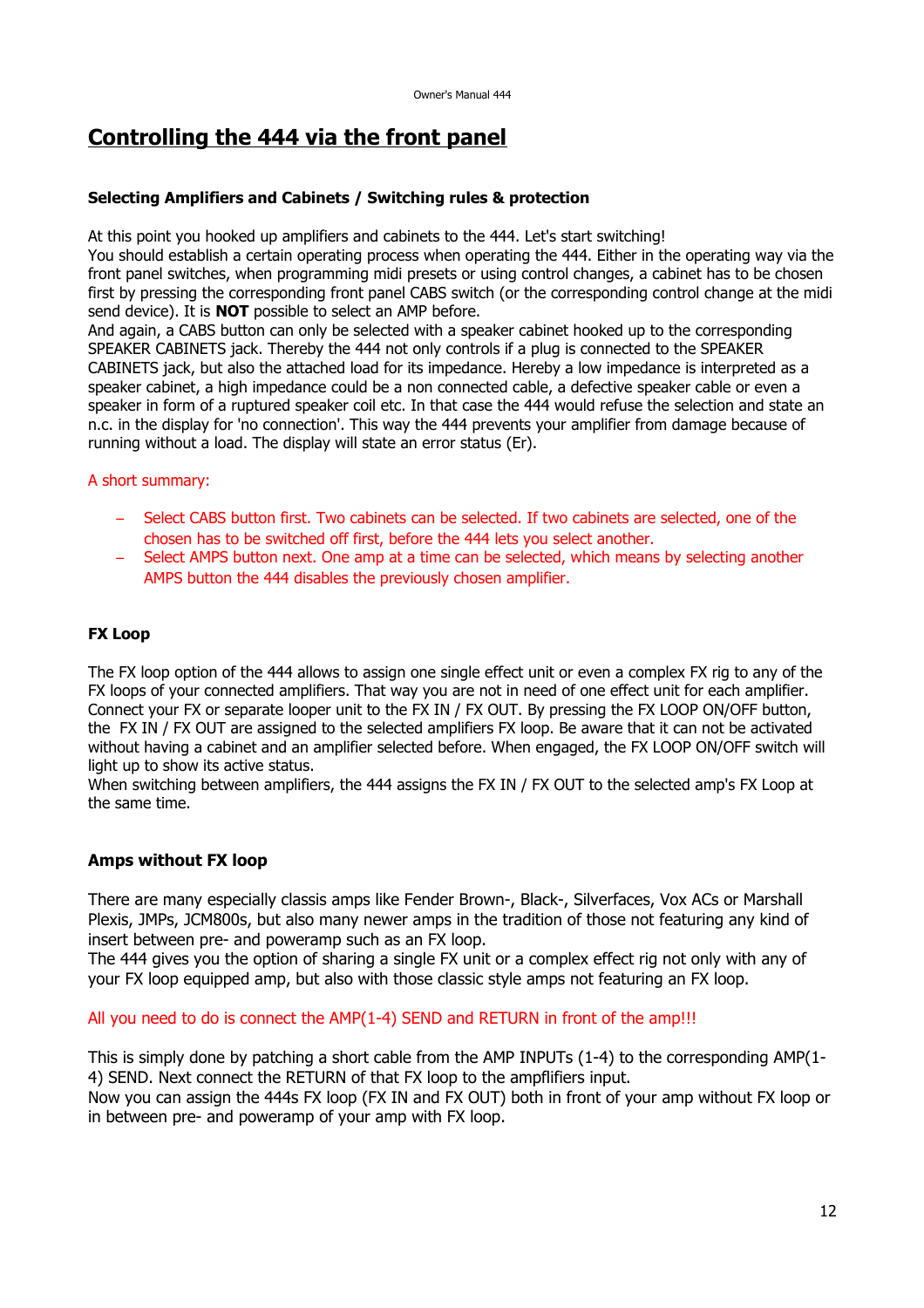# **Controlling the 444 via MIDI**

Surely all the control functions of the paragraph *'controlling the 444 via front panel'* (see page 10) pertain if you control it via Midi. But it offers some options beyond....

#### **Checking and setting the MIDI Channel**

By pressing the MIDI CHANNEL button, the display will show the currently active MIDI channel. This is indicated by an additional decimal point at the lower right corner of the display for only a few seconds before the display switches back to the MIDI program number.

To set the MIDI channel, consecutively press MIDI CHANNEL for a short period of time. The displayed number counts up to '16', and starts again at '0'. Stop pressing MIDI CHANNEL if the desired MIDI Channel number is reached. '0' stands for 'all channels' or 'omni mode'.

As soon as the display switches back to the previous state, the MIDI channel is saved to the non-volatile memory of the 444.

#### **MIDI Program Change**

The 444 offers the possibility to save up to 99 presets of different amplifier / cabinets combinations. You can switch between presets by sending MIDI Program Change messages from your MIDI foot controler, or any other MIDI device connected to the 444's "MIDI IN" connector.

To save a preset, send a MIDI Program Change message of the desired preset number. The switcher status saved with the preset number is called, and the preset number is shown in the front panel display.

Note that the 444 starts counting the presets at  $n^1$ , even thought the MIDI standard internally starts at  $n^0$ . The reason we did this is because almost any MIDI foot controler start counting the foot switches at "1" as well.

If the preset is now changed by the front panel controls, the SAVE knob starts flashing. Press SAVE to save the current status to the preset.

To protect your amps, a preset can not be activated if at least one of the cabinets saved with the preset is not connected to the 444. In that case the display states the message (n.c.)!

#### **MIDI Control Change**

All front panel controls can additionally be remote controlled by MIDI Control Change messages. In contrast to recall presets via MIDI Program Changes, every Control Change message switches only one function at a time. You might have heard people saying "Direct Access", that's what is meant by it. See "Control Change messages table" for a detailed description of the 444 Control Change messages.

#### **MIDI Control Change modes**

Even though Control Change messages only access one function at a time, some people prefer programing presets of several Control Change messages inside their MIDI controler, instead of sending Program Change messages to access a preset stored in the 444.

Some MIDI controller such as the RJM Mastermind GT offer the possibility to send Control Change presets in an "intelligent" way. That means CC messages are sent to switch the currently selected amp or cabinet off before switching on another one. This is important due to the 444s certain rules and orders for the switching process to protect your amps from any damage. (see "switching rules & protection).

Choose the 444s Control Change mode '0' for operating with such midi controller pedals.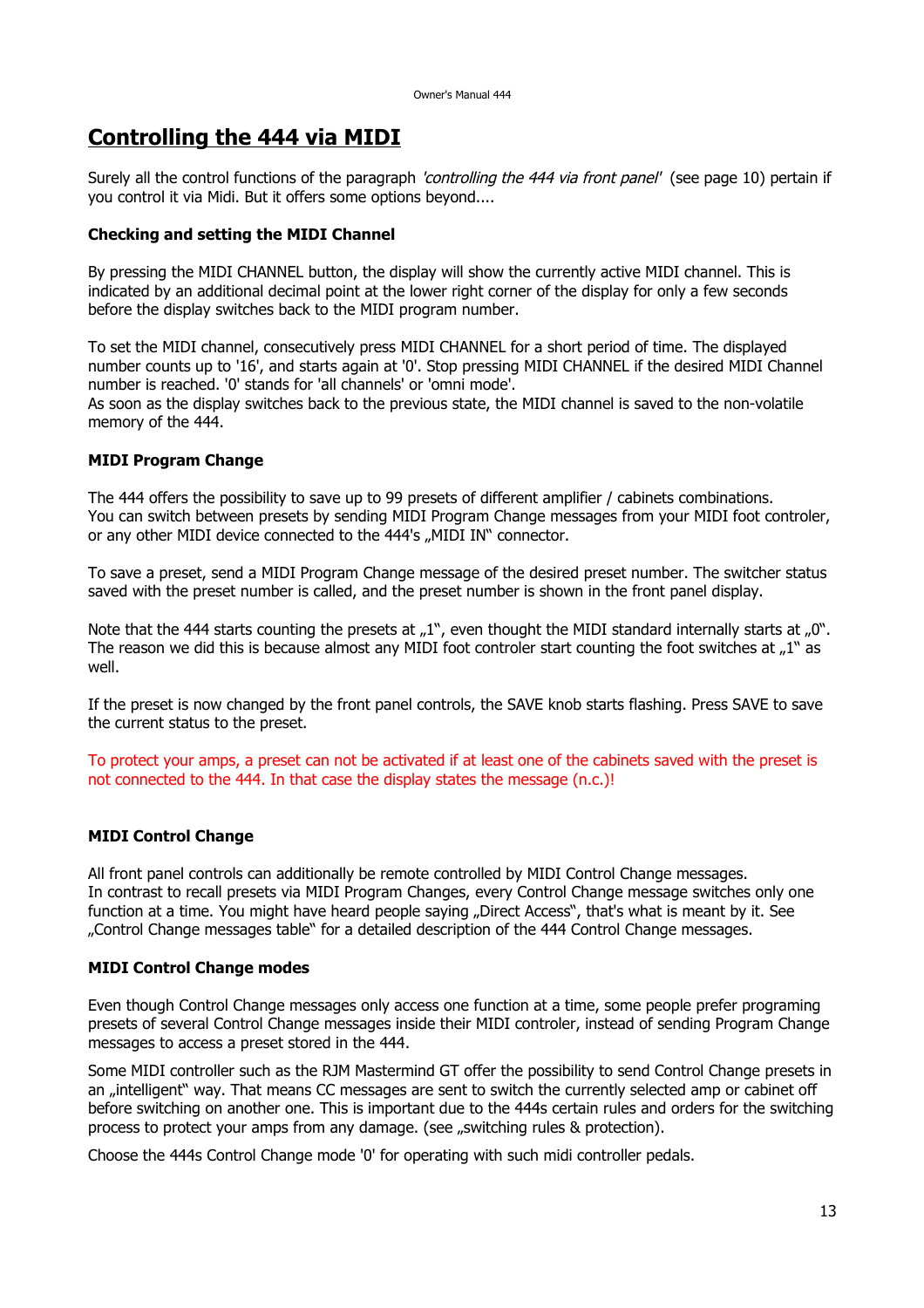If you are using a MIDI controller pedal with a let's say more simple software structure – meaning the controller pedal does not "know" which amp or cabinet is currently in use - or if the number of CC messages in a preset is limited, it might work for you better using the 444s Control Change mode '1'. With that mode the 444 will process Control Change messages with value 127 ("switch on") only after switching off the previously selected amp or cabinet.

If you are unsure about which CC Mode works best for you, start with Mode '0'. This is also the 444s factory default. This is the right mode for almost any cases, especially if you are sending single CC messages, and not presets of several CC messages.

When programing presets of CC messages to your MIDI controler, always keep in mind that the 444 works after certain rules for the switching process mentioned before. I.e. if you program a preset that sends commands to switch on two amps at a time, the 444 will only show an error status (Er) in the display.

#### **Setting the Control Change mode**

check the current setting first.

To set the Control Change mode on the 444, press MIDI CHANNEL for a long period of time until the display shows  $.0$ " or  $.1$ " with an additional decimal point in the lower right corner. Note that in contrast to setting the MIDI Channel this action directly toggles the CC Mode, there is no way to

# **MIDI Control Change messages table**

| <b>CC Controller Number</b> | <b>Function</b>  | <b>Value</b>      |  |
|-----------------------------|------------------|-------------------|--|
| 80                          | AMP <sub>1</sub> | 0=off, $127 =$ on |  |
| 81                          | AMP <sub>2</sub> | 0=off, $127 =$ on |  |
| 82                          | AMP <sub>3</sub> | 0=off, $127 =$ on |  |
| 83                          | AMP <sub>4</sub> | 0=off, $127 =$ on |  |
|                             |                  |                   |  |
| 88                          | FX LOOP          | 0=off, $127 =$ on |  |
| 90                          | <b>SAVE</b>      | $127 =$ save      |  |
|                             |                  |                   |  |
| 104                         | CAB <sub>1</sub> | 0=off, $127 =$ on |  |
| 105                         | CAB <sub>2</sub> | 0=off, $127 =$ on |  |
| 106                         | CAB <sub>3</sub> | 0=off, $127 =$ on |  |
| 107                         | CAB <sub>4</sub> | 0=off, $127 =$ on |  |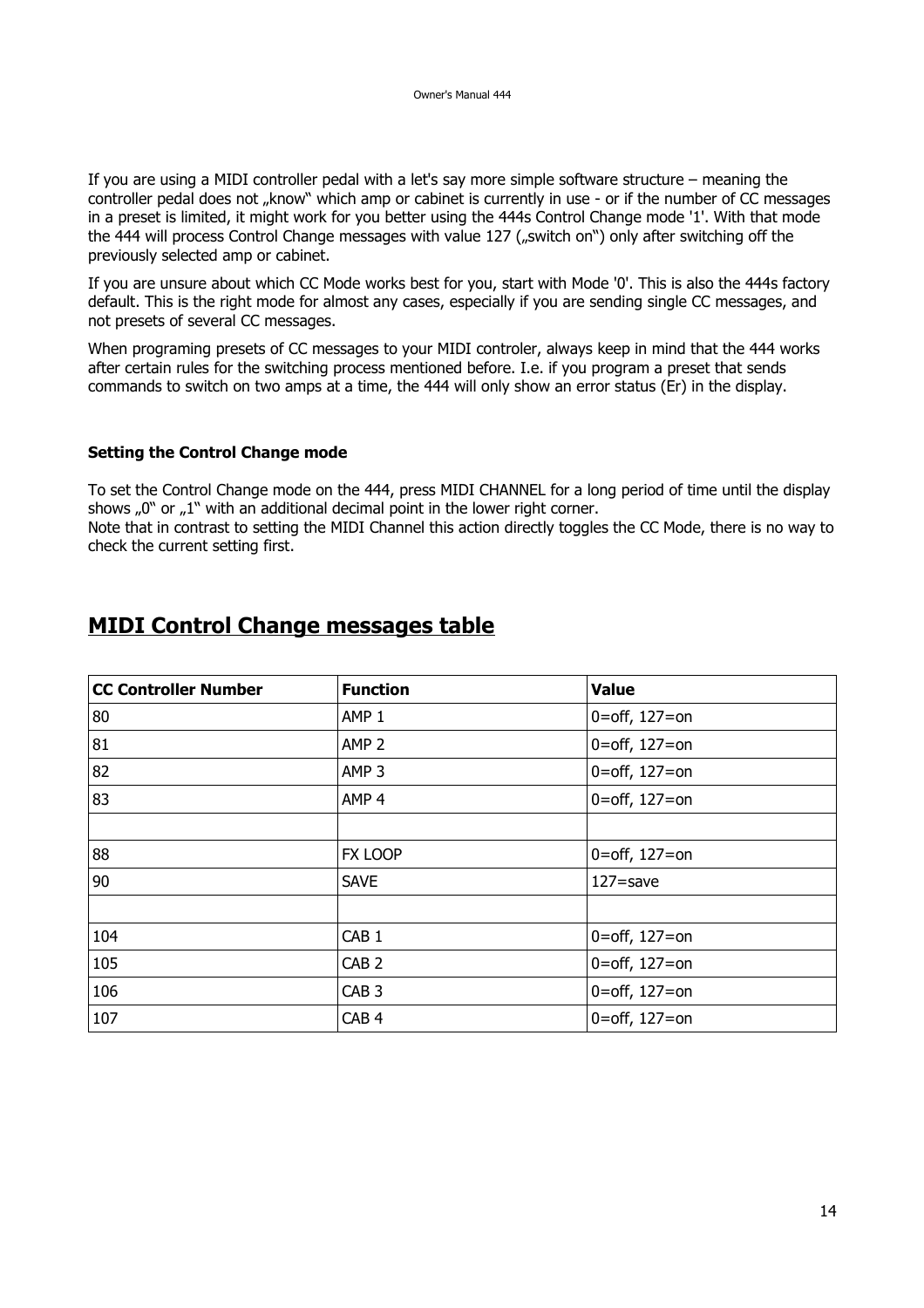# **Troubleshooting**

#### **Problem: No signal when an amplifier (AMP1-4) is chosen.**

Make sure all amp inputs and speaker outputs are properly connected. Never mix amp in- and outputs to different amplifiers!

#### **Problem: No effect signal when switching FX loop.**

Make sure the FX Loop of the chosen amplifier is connected correctly to the 444s matching FX Loop. For example, if AMP1 is chosen, the AMP1 FX SEND and RETURN have to be connected to the same amplifier, which is connected to AMP1 INPUT and AMP1 OUTPUT of the 444!

#### **Problem: No amp can be selected.**

Check the display for its status while pressing the AMP1-4 button, when showing (n.c.) a cabinet hasn't been selected. Activate a CAB1-4 button and try again.

#### **Problem: No cabinet can be selected.**

Check if the chosen cabinet and cable is connected properly. Also check the cable and/or speakers for any defects.

#### **Problem: drastic volume increase or decrease in reverb or delay spillovers when switching between amplifiers with FX loop option.**

The send and return levels of the connected amplifiers have to be set equally. Most often the send level is controled by the channel volumes, sometimes a separate send level is present

#### **Problem: Cracking noise when switching FX on and off.**

No proper grounding at the FX loop circuit. Pushing the **FX LOOP GND LIFT** switch will solve the issue in almost any case.

**Problem: erratic behaviour when switching via MIDI Control Changes.**

Check if the correct CC Mode is set (see page 11)

#### **Problem: No function when switching via MIDI.**

Check if the correct MIDI channel has been set (see page 11)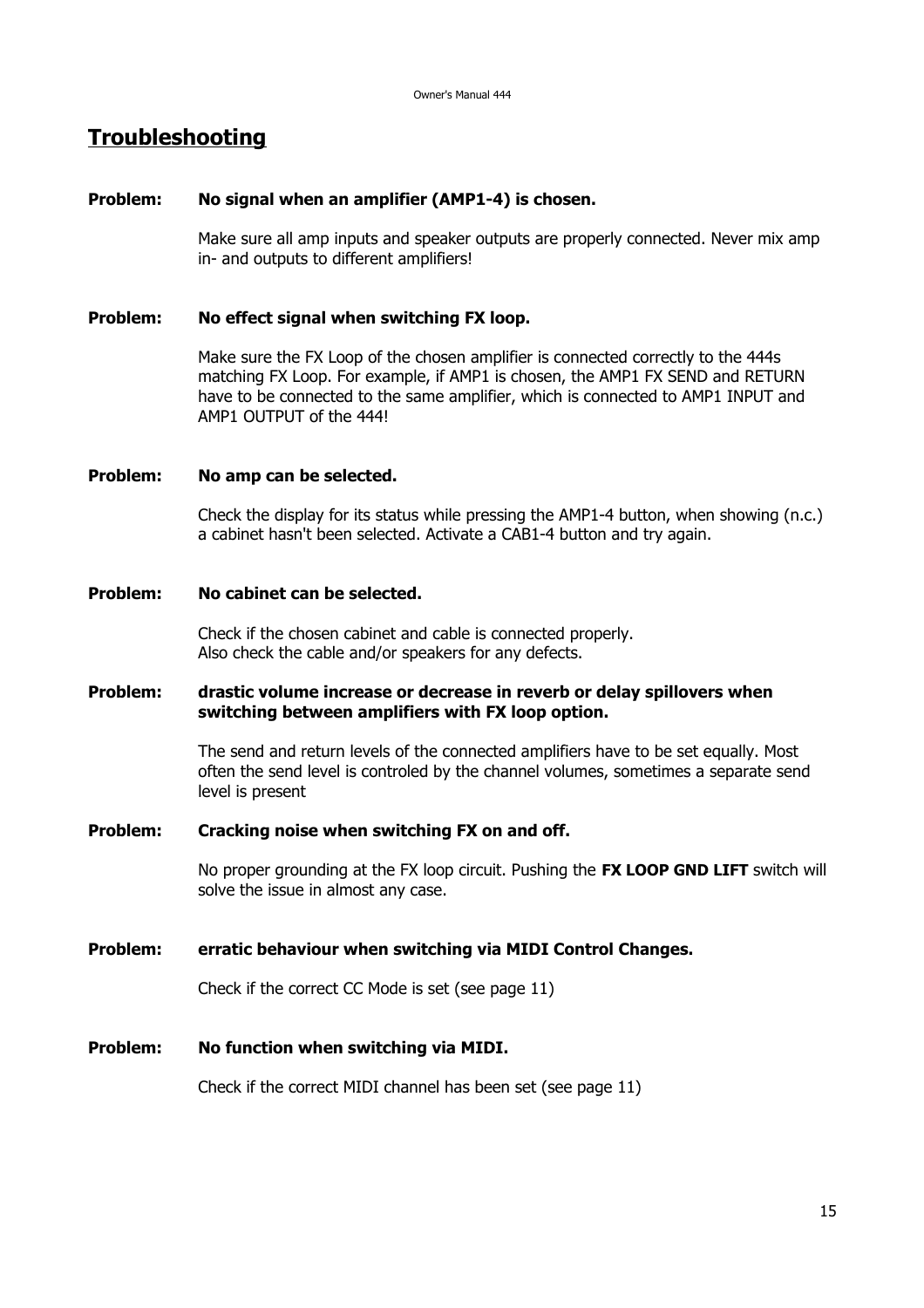# **A word on impedances**

When it comes to impedances and matching of valve amplifiers and speaker cabinets, there have been written a lot of words and there have been told many opinions, myths and beliefs. And as it is so often in our world, all of them are in between the truth and the untruth. Some more, some less. Don't expect mine to be the only truth! But I give you some arguments on hand, why it is not necessary to match your amp and cabinet and why your amplifier will not get damaged when the load does not match the impedance switch setting.

Let's start with one of the most often heard opinions. Some claim that a mismatch between amplifier and cabinet causes the valves to wear out quicker or can cause damage to the output transformer and/or valves while at the same time advertising their amplifiers to work with any kind of valves, doesn't matter if EL34, 6L6, KT66, KT88 etc.

Don't get me wrong that this is not possible, but the matching between amplifier and cabinet isn't isolated on the secondary winding of the output transformer and the speaker. It's an interaction between valves, primary winding of the output transformer, secondary winding of the output transformer and speaker. It starts with a certain impedance each valve type has and which would require (if we go on with the argumentation) a specific primary winding and thus again an impedance of the output transformer to be 'matched'. The output transformer itself not only transforms the voltage, it also transforms the impedance. It continues to the output transformers secondary winding (with another you know what) and ends with the speaker (sorry, but yes...).

As mentioned above, this is not a one way street, it's an interaction, which means the speaker influences the power amplifier and the power amplifier influences the speaker. Surely this is not a linear process, it is dependend on frequency, power or wattage, electric and even mechanic speaker specifications.

And if this wouldn't be enough, remember that it's called impedance because it alters with the frequency... if you have ever seen the impedance curves of a speaker you know what that means.

There are several ways to 'mismatch', using different speaker impedances is only one possibility. Different valve types or 2 instead of 4 valves are others. But none of them causes the power amp, valves or output transformers to fail.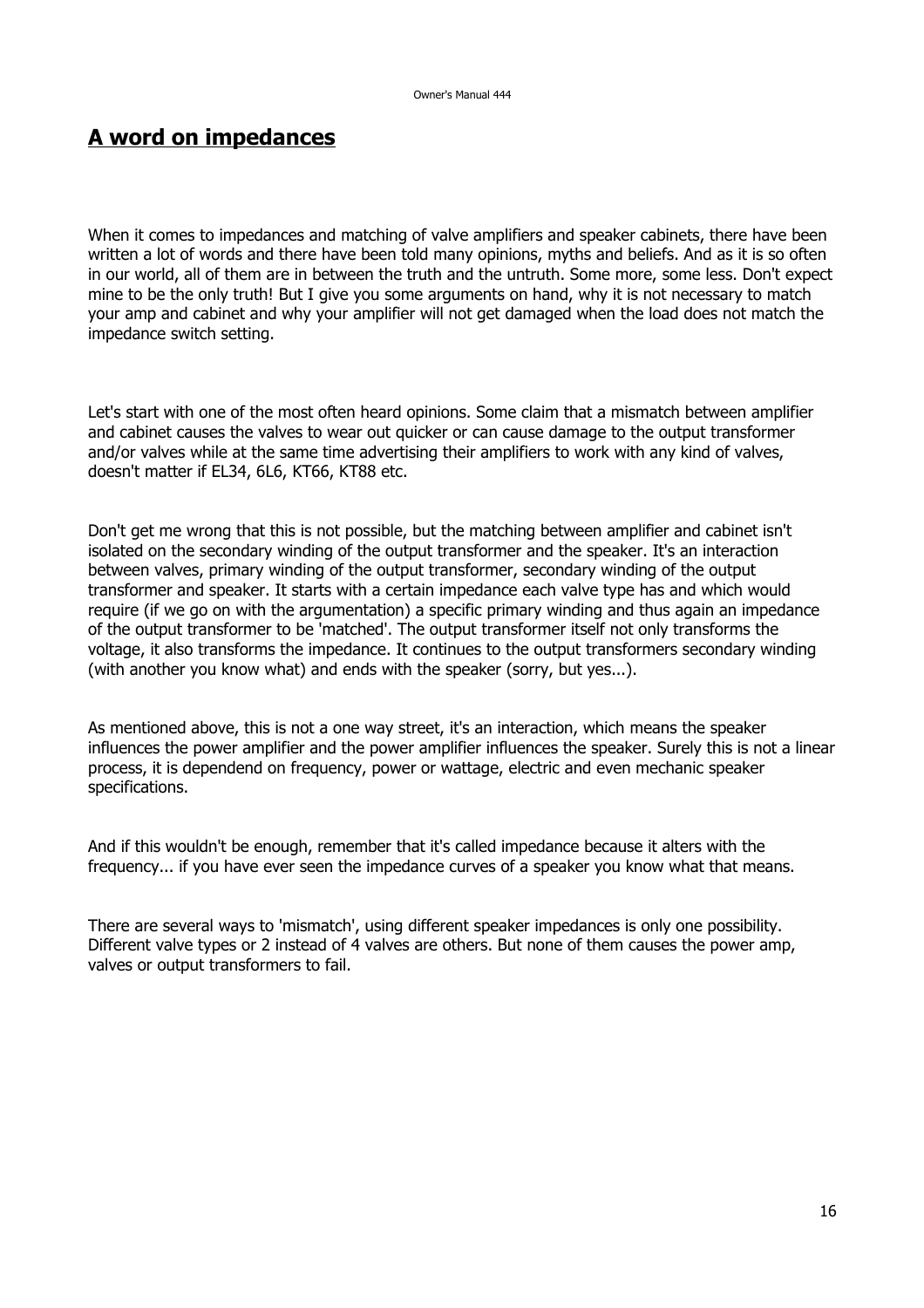The diagram below shows some simple measurements (in that particular case taken with our Amp TWO, a 110 Hz, 150mV sine wave, which is similar to the 'A' strings first harmonic of a Humbucker guitar). The amp impedance switch has been set to either 4 (blue color), 8 (orange) and 16 (yellow) Ohm and in every of these settings a reactive load of 2, 4, 8 and 16 Ohm has been attached to the power amp. Let's point out only the two essential characters.

- 1. When the amp impedance switch and cabinet load are matched, the wattage is nearly identical in either 4, 8 or 16 Ohm case;
- 2. The higher the load the higher the wattage, or equivalent the lower the load, the lower the wattage.



Wattage dependent from load

Is it as simple as that? Yes and No.

No, as mentioned above this is not as linear as it looks at first glance as it is dependend from several parameters.

Yes, because - and this is the main fact for all the 444 users – it will never be the other way round. The Power will not increase when the load impedance is lower than the chosen amp output impedance (surely as long as we are talking about valve driven amplifiers). And not only the wattage will not increase, also the voltage - primary and secondary – decreases with a lower load. For those who are interested, the current increases. On the primary side it does not exceed the maximum current flowing when the amp impedance switch and load are set to its minimum position (most often 4Ohm). The current flowing on the secondary side increases slightly about 10-15%.

The 444 is capable of switching 1 or 2 cabinets to any of the connected amplifiers. That means, the load to the amplifiers output will change when the second cabinet is assigned to it. Let's assume your amplifiers impedance switch is set to 16 Ohm, you run a single 16 Ohm cabinet with your amplifier and you add a second 16 Ohm cabinet, then the total load will change to 8 Ohm.

Now refer to the diagram and you see the power of the amplifier drops.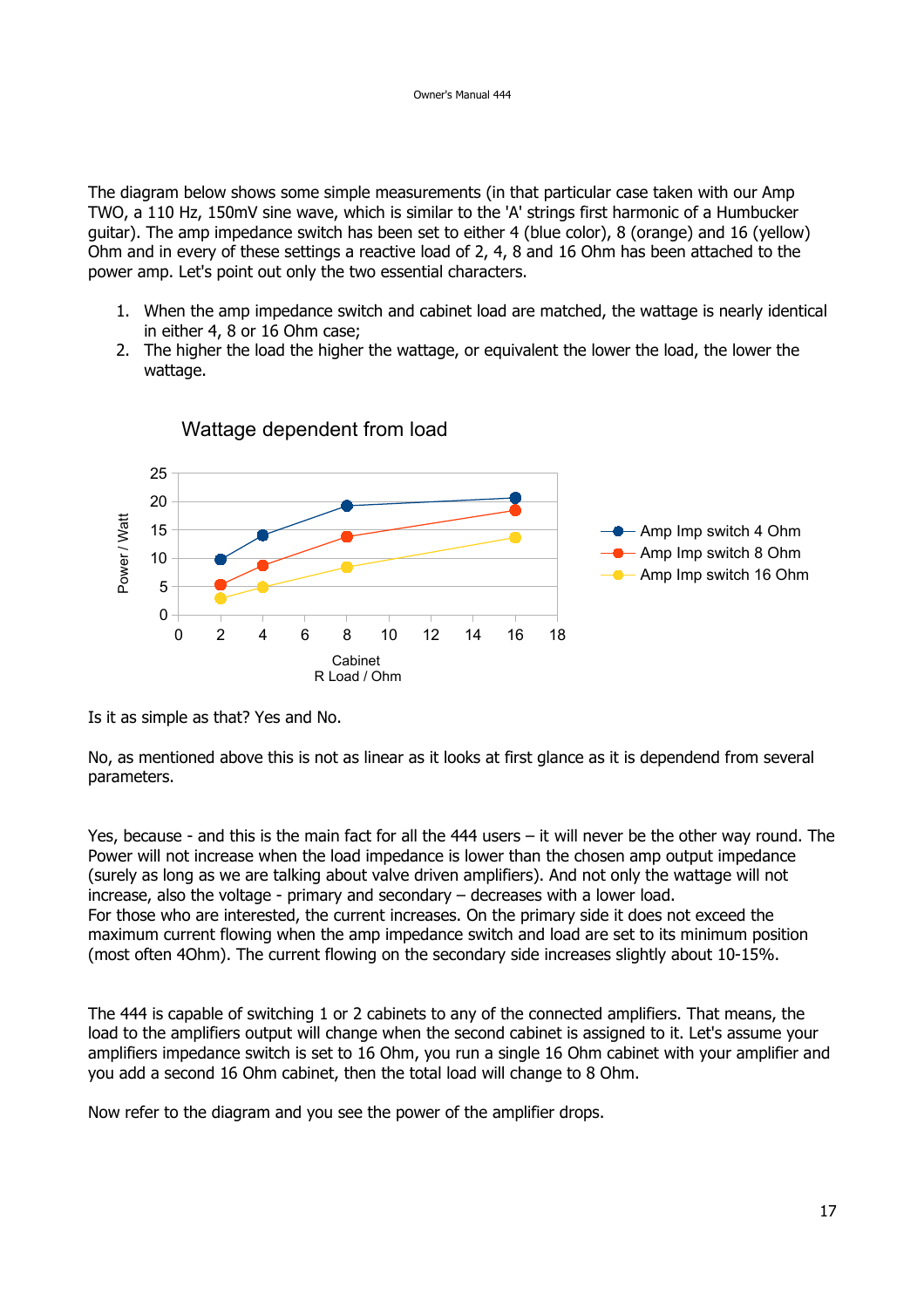But even if the power decreases by almost one third compared to a matching load, the subjective impression will be the volume is nearly the same (as long as the phases of the speaker cabinets are the same). This is simply because more speakers are now driven by the amplifier. You will notice a slightly different feel, which is caused by a different damping factor the power amp of your amplifier 'sees'.

Hereby a lower impedance from your cabinet will feel more 'loose', a higher impedance will give you a more 'tight' feeling. There is a simple reason for that. As seen before the higher impedance causes the amplifier to emit more power, more 'headroom'. Because the bass frequencies require more power than the higher frequencies, it can be amplified more accurate, more 'tight' as it's often called. The dynamic does not drop when especially palm muted low strings are hitted. In contrast there's a natural sag with the lower impedance because of the lowered power.

But don't expect these changes to be drastically, we are talking about nuances in sound. This will be even more hard to notice because the number of speakers has changed.

Having said that, we recommend to undermatch the cabinet load when using 2 cabinets at the same time.

- one or two 16 Ohm Cabinets (=8 Ohm) → Impedance switch 16 Ohm
- one or two 8 Ohm Cabinets (=4 Ohm) → Impedance switch 8 Ohm
- one or two 4 Ohm Cabinets (=2 Ohm) → Impedance switch 4 Ohm

It is also possible to mix cabinets with different impedances, you only have to be aware that the power to the cabinets will be different as well, to be precise it will be twice as high at the cabinet with half the impedance.

- one 16 and one 8 Ohm Cabinet (=5,33 Ohm) → Impedance switch 16 Ohm
- one 8 and one 4 Ohm Cabinet  $(= 2.66$  Ohm $)$   $>$  Impedance switch 8 Ohm

In any case do not exceed the power handling of the speaker cabinet! Be aware of, that the setting of your volume control is not an indicator for the power your amplifier emits.

This is just a rough overview on the interaction between a valve driven power amplifier and a loudspeaker. Believe me, that process is far too complex to put it in such a manual, and to be honest in it's entirity it would exceed my knowledge. And even if the era of valves is long gone, this is why some very few people - including me - are still researching on it.

… and we keep you informed!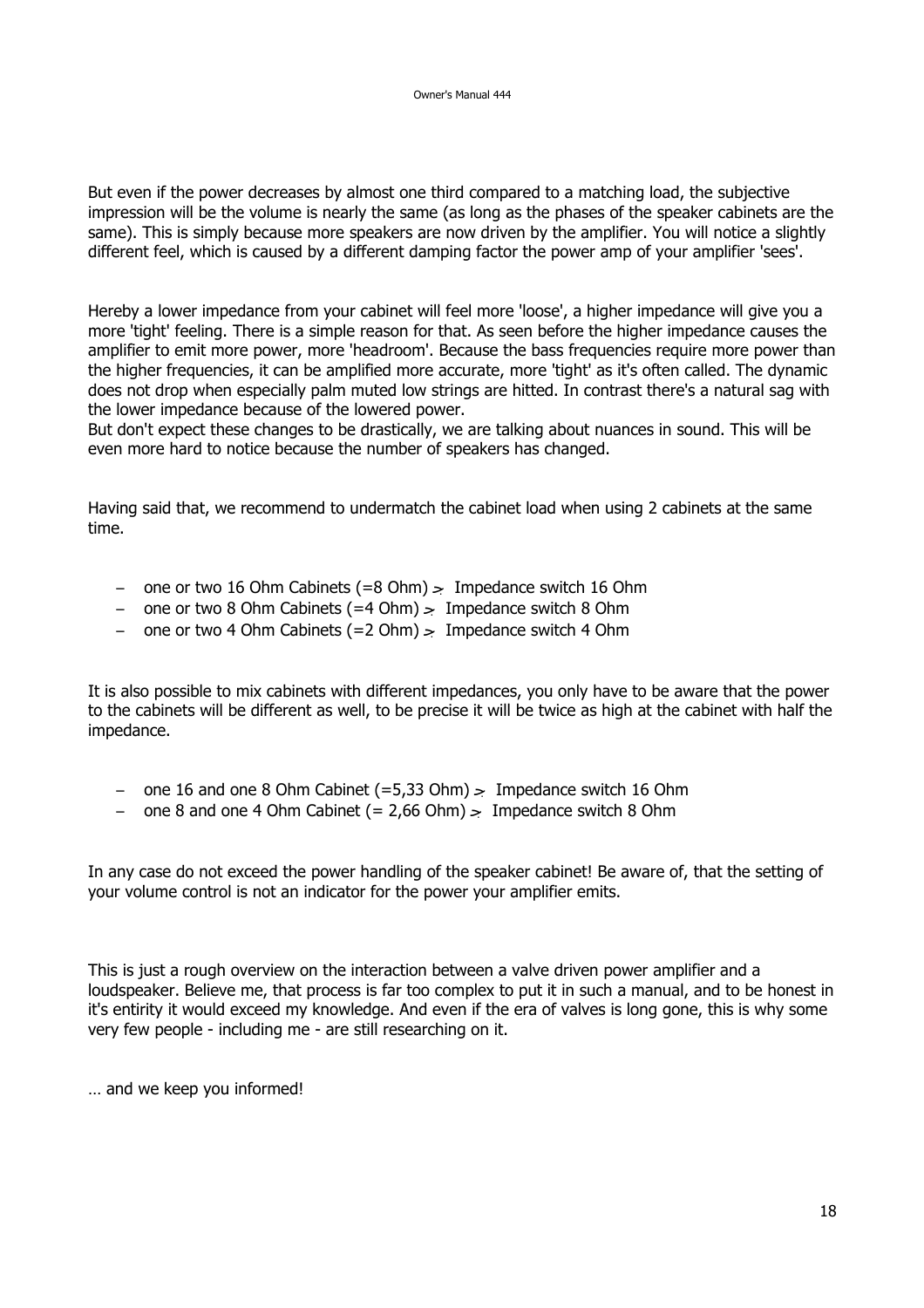| <b>Dimensions</b> |                | Front Panel: W 17,2" (438mm), H 3,5" (88mm), D 8,8" (223mm) |
|-------------------|----------------|-------------------------------------------------------------|
|                   |                | Front Panel: W 19" (482mm)                                  |
| Weight            | 10 lbs (4,5kg) |                                                             |
| Power consumption | 10W max.       |                                                             |
|                   |                |                                                             |

**\_\_\_\_\_\_\_\_\_\_\_\_\_\_\_\_\_\_\_\_\_\_\_\_\_\_\_\_\_\_\_\_\_\_\_\_\_\_\_\_\_\_\_\_\_\_\_\_\_\_\_\_\_\_\_\_\_\_\_\_\_\_\_**

**\_\_\_\_\_\_\_\_\_\_\_\_\_\_\_\_\_\_\_\_\_\_\_\_\_\_\_\_\_\_\_\_\_\_\_\_\_\_\_\_\_\_\_\_\_\_\_\_\_\_\_\_\_\_\_\_\_\_\_\_\_\_\_**

Ampete Engineering reserves the right to change specifications, wether it's technical, dimensional or in the owner's manual.

Fender, Marshall, Vox, RJM or other brands or models are registered trademarks to their respective holders. Ampete Engineering isn't affiliated with them in any way.